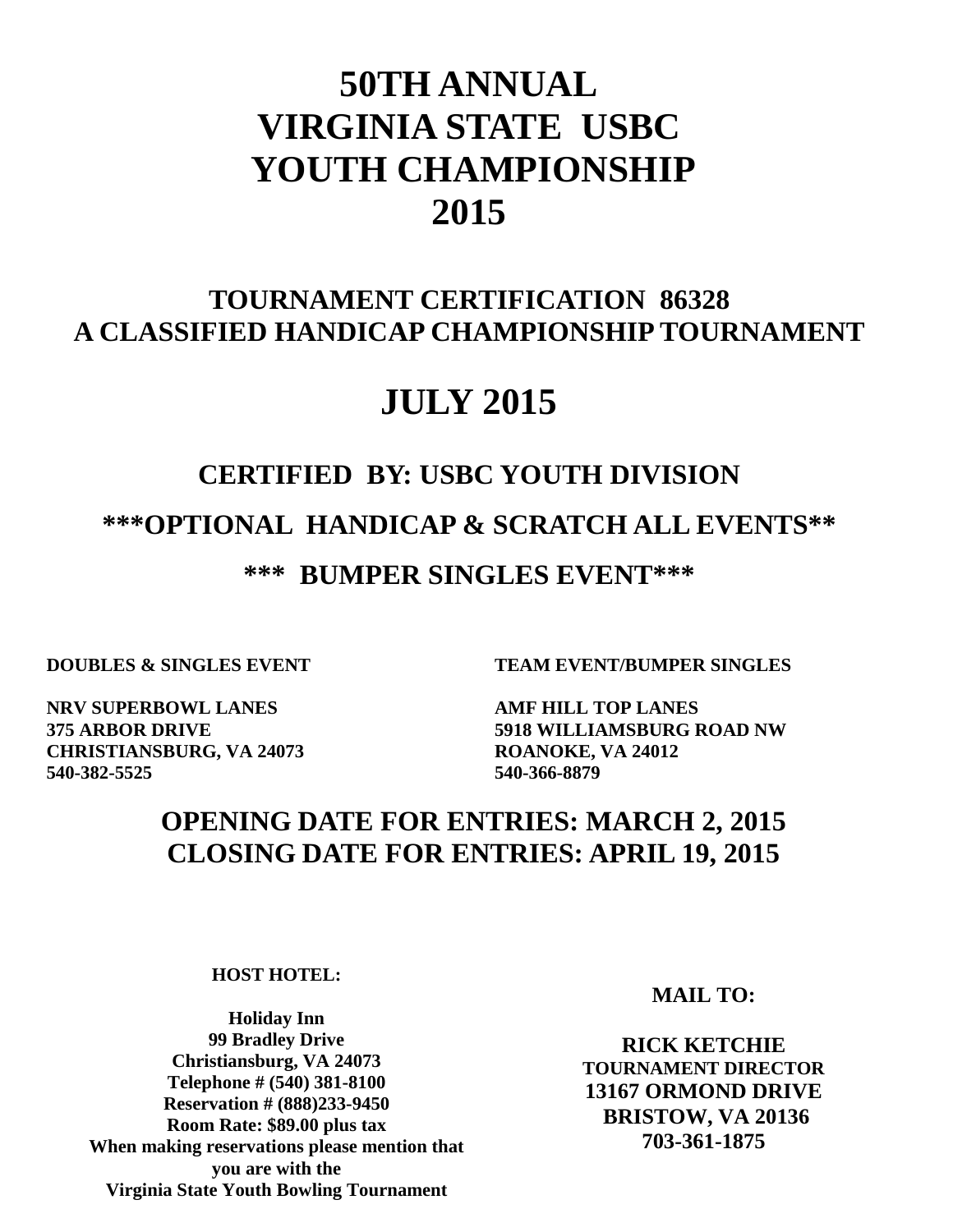### **PLEASE NOTE THE FOLLOWING RULES**

- **1. THE TOURNAMENT IS AN ALL SCHOLARSHIP EVENT.**
- **2. MAKE THE MONEY ORDER OR CASHIER'S CHECK OUT TO THE VSUSBC YOUTH STATE TOURNAMENT.**
- **3. THE BOWLING CENTERS DO NOT ALLOW HATS OR HEADGEAR WORN BY BOWLERS DURING SQUAD TIMES.**
- **4. PLEASE ADVISE THE BOWLERS OF THE DRESS CODE: ALL BOWLING SHIRTS MUST HAVE SLEEVES AND MUST MEET THE WAIST BAND OF THE BOWLER'S SHORTS, SKIRT OR SLACKS. IF WEARING SHORTS THEY MUST BE AT LEAST HALF WAY TO THE KNEE—NO SHORT SHORTS. WE ASK THAT THE BOWLING SHIRT NOT BE LOW CUT.**
- **5. ACCEPTANCE OF ENTRIES WILL BEGIN ON MARCH 2, 2015 AND END ON APRIL 19, 2015. AVERAGE WLL BE TAKEN AS OF FEBRUARY 22, 2015 FOR 21 GAMES OR MORE, IF NONE— AVERAGES AS OF APRIL 12, 2015 FOR 21 GAMES OR MORE, IF NONE—A BOWLER MAY USE THEIR 2014 SUMMER LEAGUE AVERAGE FOR 21 GAMES OR MORE, IF NONE - AN AVERAGE OF 200 WILL BE ASSIGNED. WE WILL NOT BE USING BOOK AVERAGE.**
- **6. ENTRY FEES WILL BE \$20.00 PER PERSON PER EVENT FOR TEAM, DOUBLES AND SINGLES, BUMPER SINGLES. \$6.00 PER PERSON FOR THE HANDICAP ALL EVENTS AND \$10.00 FOR THE SCRATCH ALL EVENTS.**
- **7. PLEASE MAKE SURE YOU FILL OUT THE BOWLER INFO ON THE ENTRY FORM—ESPECIALLY THE BOWLER'S ID NUMBER.**
- **8. DO NOT SEND YOUR ENTRIES WHERE I MUST SIGN FOR THEM.**
- **9. IF BOWLERS SHOW UP AT THE WRONG CENTER THEY MAY ASK TO BOWL ON A LATER SQUAD.**
- **10. THE TOURNAMENT DIRECTOR HAS THE RIGHT TO ADD SQUADS TO THE TOURNAMENT. NO SQUADS CAN BE ADDED AFTER THE LAST SQUAD ON THE LAST DAY OF THE TOURNAMENT.**
- **11. FINAL STANDINGS WILL BE POSTED ON THE WEBSITE: VIRGINIA STATE USBC www.virginiastateusbc.com**

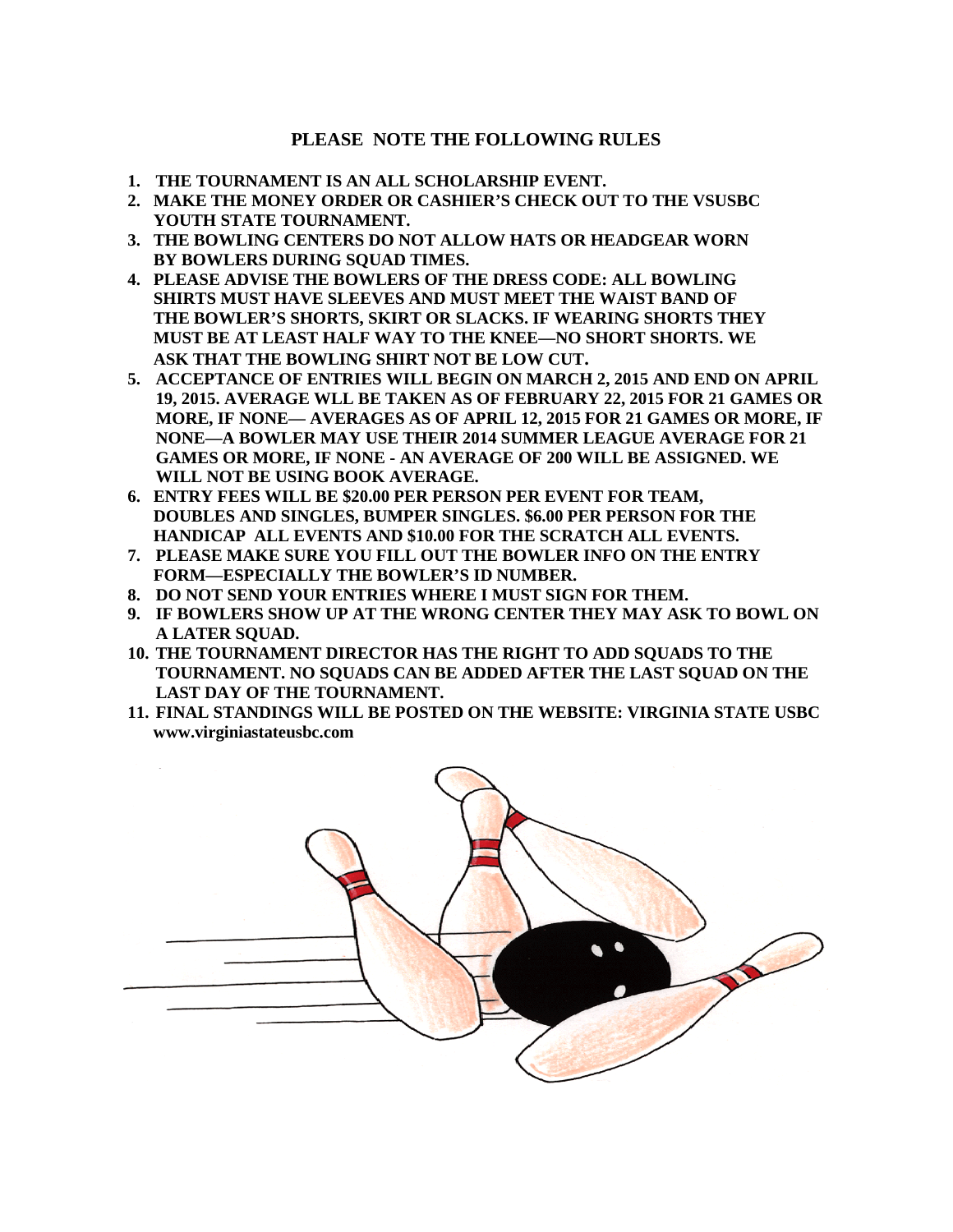1. The Annual Virginia State USBC Youth Tournament is open to any certified USBC youth bowler within the jurisdiction of the Virginia State Alliance.

Bowlers **MUST** bowl in a league that is certified through the State Alliance and averages must come from these leagues. Averages from outside the State Alliance will not be used. Bowlers must have USBC youth membership cards before entry into the tournament.

2. Tournament will consist of a 4 bowler team event (team), 2 bowler team event (doubles), an individual event (singles) and a bumper individual event (singles). Teams may consist of any combination of bowlers. A bowler may enter the Team event only, the Singles and Doubles event only or all three. Bowlers must bowl both the Singles and Doubles events to be able to bowl in either one. The bowler bowling in the bumper singles must be a bowler in a bumper league.

2a. The first Team, Doubles and Singles event will go towards All-events.

2b. Scholarships will be awarded on a basis of at least 1 for every 10 entries in the Team, Doubles and Singles and Bumper Singles. All-events at least 1 for every 10 entries will be given both in the optional handicap division and the optional scratch division. Scholarship money will be held in the SMART Program at bowling headquarters. The account number is #9302.

3. Averages will be taken as of February 22, 2015. Bowlers bowling in more than one league **MUST** use their highest average for 21 games or more. Bowlers who do not have an average as of this date may use their highest average as of April 19, 2015 for 21 games or more, if none the bowler may use their 2014 summer average for 21 games or more. If none of the above then the bowler must bowl with a 200 average. Handicap will be based on a average of 230. **Averages must be from a league certified in the VSUSBC ASSOCIATION - YOUTH DIVISION**.

#### 4. **AN AVERAGE SHEET FOR ALL LEAGUES WITH FULL NAMES, TOTAL PINS, NUMBER OF GAMES AND AVERAGES MUST BE SUBMITTED WITH ENTRY FORM.**

5. The bowler's coach (coach only) must sign the entry form certifying that the bowler is USBC Youth certified and that the average on the entry form is correct.

6. Entry fees are \$20 per event ( team, doubles, singles and bumper singles). There is a \$6 entry fee for the handicap and/a \$10 entry fee for the scratch all-events. All entry fees must accompany the entry form. Fees not paid in full will be returned and the entry will be declared void. **MONEY ORDER OR CASHIER'S CHECK ONLY AND MADE OUT TO VSUSBC YOUTH STATE TOURNAMENT.** No entry fee will be returned after confirmation letter has been accepted. All entries must be completed with a full complement of names and addresses. Entries without such completion will be returned.

7. **All bowlers will bowl three games in each of the following events: Team, Singles and Doubles**. A bowler may bowl only once in the Singles event. A bowler may sub in the Team and Doubles event as many times as needed. **Bowlers in the Bumper Singles will bowl 2 games**. A bowler may bowl only once in the Bumper Singles event.

8. Bowlers may bowl all games in one day provided there is an open shift between the Team event and the Singles and Doubles event. If the tournament is held in one center this rule does not apply.

9. Singles will be bowled first followed by the doubles event. There will be no break or changing of lanes between the events.

10. **ALL BOWLERS WILL WEAR PROPER ATTIRE: BOWLING SHIRTS MUST HAVE SLEEVES AND MUST GO OVER THE WAIST BAND OF YOUR SLACKS, SKIRT OR SHORTS SO AS TO PREVENT EXPOSURE OF THE MIDRIFF. IF WEARING SHORTS OR SKIRTS THEY MUST REACH HALF WAY TO THE KNEE. WE ASK THAT THE BOWLING SHIRTS NOT TO BE LOW CUT- NO SHORT SHORTS. THE BOWLING CENTERS DO NOT ALLOW HATS OR HEADGEAR WORN BY BOWLERS DURING SQUAD TIMES.** A committee of three coaches will be appointed by the house directors to determine if the bowler's outfit is acceptable. **Bowlers may need to change or be disqualified pending their decision.**

11. Handicaps will be computed based on 100% of the difference of the individual average and 230. The tournament will be divided into 3 class divisions.

|                | CLASS 3      | CLASS <sub>2</sub> | CLASS <sub>1</sub> |
|----------------|--------------|--------------------|--------------------|
|                |              |                    |                    |
| TEAM           | 519 & UNDER  | $520 - 679$        | 680 & ABOVE        |
| <b>DOUBLES</b> | 259 & UNDER  | $260 - 339$        | 340 & ABOVE        |
| SINGLES        | 129 & UNDER  | $130 - 169$        | 170 & ABOVE        |
| BUMPER SINGLES | ALL AVERAGES |                    |                    |

#### 12. **LATE BOWLERS WILL RECEIVE NO SCORES FOR FRAMES MISSED.** This applies during a game as well as in the beginning **IF BOWLERS SHOW UP AT THE WRONG CENTER THEY MAY ASK TO BOWL ON A LATER SQUAD.**

13. Teams and Doubles will bowl in the order listed on the original entry form. Substitutes will be permitted only in the same line-up position. Violators of this rule will be disqualified for that event. No changes will be made except by the tournament committee.

14. Substitutes must check into the tournament office at least 1 hour prior to the scheduled bowling time. Team captains check in at least 45 minutes before scheduled bowling time if there are no substitutes. Should the average of the substitute change the class division of an entry, the entry will be reclassified automatically.

15. Any appeal or protest regarding the tournament must be confirmed in writing within 72 hours after the decision is made. If no written protest is entered prior to the 72 hour period, the decision will stand.

16. Acceptance of entries begin **MARCH 2, 2015** and the closing date for all entries will be **April 19, 2015**.

17. The tournament manager has the right to add squads to the tournament. No squads can be added after the last squad time posted on the last day of the tournament.

18. Members of the USBC youth division who conduct themselves in a manner not within the standards expected of youth bowlers while en route to, while in or en route from the tournament city shall be suspended immediately. They shall be disqualified from further participation in the tournament and reported to USBC youth division for formal suspension.

19. USBC rules will govern any situation not covered by these rules.

20. Final standings will be posted on the Virginia State website: virginia state usbc.com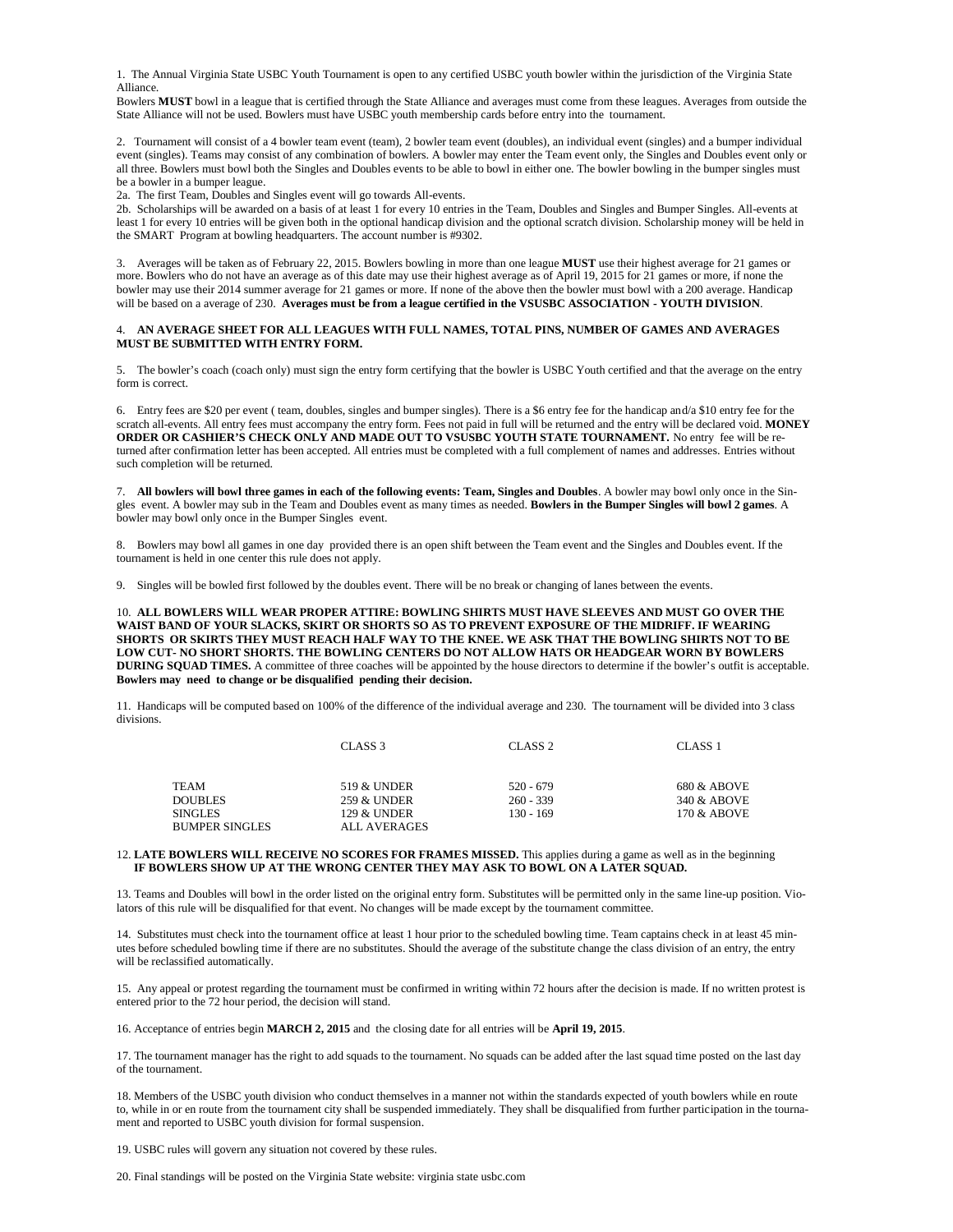### **50TH ANNUAL VIRGINIA STATE USBC YOUTH TOURNAMENT REGISTRATION TEAM NAME \_\_\_\_\_\_\_\_\_\_\_\_\_\_\_\_\_\_\_\_\_\_\_\_\_\_\_\_\_\_\_\_\_\_\_\_\_\_ CENTER NAME** \_\_\_\_\_\_\_\_\_\_\_\_\_\_\_\_\_\_\_\_\_\_\_\_\_\_\_\_\_\_\_\_\_\_\_\_

| STREET ADDRESS:<br>CITY:<br>PHONE NO: BIRTHDAY: THE: THE: THE: THE CODE: THE PLEASE CIRCLE<br>CERTIFICATION NO: BIRTHDAY: THE CERTIFICATION NO: THE AVG: (2/22)<br>AVG: (2/22) (4/12) SUMMER 1A 1B 2A 2B                           |                        |                   |                                  |                   |                       |                                    |
|------------------------------------------------------------------------------------------------------------------------------------------------------------------------------------------------------------------------------------|------------------------|-------------------|----------------------------------|-------------------|-----------------------|------------------------------------|
|                                                                                                                                                                                                                                    |                        |                   |                                  |                   |                       |                                    |
|                                                                                                                                                                                                                                    |                        |                   |                                  |                   |                       |                                    |
|                                                                                                                                                                                                                                    |                        |                   |                                  |                   |                       |                                    |
| YEAR OF GRADUATION HANDICAP A/E Y OR N SCRATCH A/E Y OR N BUMPER BOWLER                                                                                                                                                            |                        |                   |                                  |                   |                       |                                    |
|                                                                                                                                                                                                                                    |                        |                   |                                  |                   |                       |                                    |
|                                                                                                                                                                                                                                    |                        |                   |                                  |                   |                       |                                    |
| STREET ADDRESS:<br>CITY: STATE: ZIP CODE: BIRTHDAY: ZIP CODE: BIRTHDAY: ZIP CODE: BIRTHDAY: BIRTHDAY: ZIP CODE: BIRTHDAY: ZIP CODE: BIRTHDAY: AVG: (2/22) (4/12) BILS POSITION<br>CERTIFICATION NO: AVG: (2/22) (4/12) SUMMER SURE |                        |                   |                                  |                   |                       |                                    |
|                                                                                                                                                                                                                                    |                        |                   |                                  |                   |                       |                                    |
|                                                                                                                                                                                                                                    |                        |                   |                                  |                   |                       |                                    |
|                                                                                                                                                                                                                                    |                        |                   |                                  |                   |                       |                                    |
|                                                                                                                                                                                                                                    |                        |                   |                                  |                   |                       |                                    |
|                                                                                                                                                                                                                                    |                        |                   |                                  |                   |                       |                                    |
|                                                                                                                                                                                                                                    |                        |                   |                                  |                   |                       |                                    |
|                                                                                                                                                                                                                                    |                        |                   |                                  |                   |                       |                                    |
|                                                                                                                                                                                                                                    |                        |                   |                                  |                   |                       |                                    |
| STREET ADDRESS:<br>CITY: STATE: ZIP CODE: DBLS POSITION<br>PHONE NO: BIRTHDAY: GENDER: M F<br>CERTIFICATION NO: AVG: (2/22) (4/12) SUMMER 1A 1B 2A 2B<br>MVG: (2/22) (4/12) SUMMER 1A 1B 2A 2B                                     |                        |                   |                                  |                   |                       |                                    |
|                                                                                                                                                                                                                                    |                        |                   |                                  |                   |                       |                                    |
|                                                                                                                                                                                                                                    |                        |                   |                                  |                   |                       |                                    |
|                                                                                                                                                                                                                                    |                        |                   |                                  |                   |                       |                                    |
|                                                                                                                                                                                                                                    |                        |                   |                                  |                   |                       |                                    |
|                                                                                                                                                                                                                                    |                        |                   |                                  |                   |                       |                                    |
|                                                                                                                                                                                                                                    |                        |                   |                                  |                   |                       |                                    |
| STREET ADDRESS:<br>CITY: STATE: STATE: ZIP CODE: 1A 1B 2A 2B<br>PHONE NO: BIRTHDAY: GENDER: M F<br>STATE: CITY: STATE: THONE NO:                                                                                                   |                        |                   |                                  |                   |                       |                                    |
|                                                                                                                                                                                                                                    |                        |                   |                                  |                   |                       |                                    |
|                                                                                                                                                                                                                                    |                        |                   |                                  |                   |                       |                                    |
|                                                                                                                                                                                                                                    |                        |                   |                                  |                   |                       |                                    |
| <b>COACH:</b>                                                                                                                                                                                                                      |                        |                   |                                  |                   |                       |                                    |
| STREET ADDRESS:                                                                                                                                                                                                                    |                        |                   |                                  |                   |                       |                                    |
| STATE:<br>CITY:                                                                                                                                                                                                                    |                        |                   | ZIP CODE:                        |                   |                       |                                    |
| PHONE NO:                                                                                                                                                                                                                          | <b>E-MAIL ADDRESS:</b> |                   |                                  |                   |                       |                                    |
| FINAL STANDINGS WILL BE POSTED ON THE WEBSITE WITHIN 30 DAYS AFTER THE TOURNAMENT<br><b>TEAM EVENT/BUMPER SINGLES</b>                                                                                                              |                        |                   | <b>LEAVE BLANK:</b>              |                   |                       |                                    |
| <b>HILL TOP LANES (540) 366-8879</b>                                                                                                                                                                                               |                        |                   | <b>TEAM SCHEDULED</b>            |                   |                       |                                    |
| 5918 WILLIAMSBURG ROAD NW                                                                                                                                                                                                          |                        |                   | <b>BUMPER SINGLES SCHEDULED</b>  |                   |                       | DATE: _____________TIME: _________ |
| ROANOKE, VA 24012                                                                                                                                                                                                                  |                        |                   |                                  |                   |                       |                                    |
| SAT: 7/11 7/18 7/25 TIME: 9AM NOON                                                                                                                                                                                                 |                        |                   | TEAM                             |                   | <b>BUMPER SINGLES</b> |                                    |
| SUN: 7/12 7/19 7/26 TIME: 9AM NOON                                                                                                                                                                                                 |                        |                   |                                  |                   |                       | DATE: _________ TIME: _______      |
|                                                                                                                                                                                                                                    |                        |                   |                                  |                   |                       |                                    |
|                                                                                                                                                                                                                                    |                        |                   |                                  |                   |                       |                                    |
| <b>DOUBLES &amp; SINGLES</b><br>NRV SUPERBOWL LANES (540) 540-382-5525                                                                                                                                                             |                        |                   | <b>LEAVE BLANK:</b>              |                   |                       | DATE: TIME:                        |
|                                                                                                                                                                                                                                    |                        |                   |                                  |                   |                       |                                    |
| <b>375 ARBOR DRIVE</b>                                                                                                                                                                                                             |                        |                   | <b>DOUBLES/SINGLES SCHEDULED</b> |                   |                       |                                    |
| <b>CHRISTIANSBURG, VA 24073</b>                                                                                                                                                                                                    |                        |                   |                                  |                   |                       |                                    |
|                                                                                                                                                                                                                                    |                        |                   | <b>DOUBLES &amp; SINGLES</b>     |                   |                       | 1A & 1B ARE DOUBLES PARTNERS       |
| SAT: 7/11 7/18 7/25 TIME: 9AM 1PM                                                                                                                                                                                                  |                        |                   |                                  |                   |                       | 2A & 2B ARE DOUBLES PARTNERS       |
| SUN: 7/12 7/19 7/26<br>TIME: 9AM 1PM                                                                                                                                                                                               |                        |                   |                                  |                   |                       |                                    |
| <b>COST PER BOWLER:</b>                                                                                                                                                                                                            |                        |                   |                                  |                   |                       |                                    |
|                                                                                                                                                                                                                                    | TEAM                   | <b>DOUBLES</b>    | <b>SINGLES</b>                   | <b>HANDICAP</b>   | <b>SCRATCH</b>        | <b>BUMPER</b>                      |
|                                                                                                                                                                                                                                    |                        |                   |                                  | <b>ALL EVENTS</b> | <b>ALL EVENTS</b>     | <b>SINGLES</b>                     |
| <b>BOWLING FEE:</b><br><b>EXPENSE FEE:</b>                                                                                                                                                                                         | \$8.50<br>\$3.00       | \$8.50<br>\$3.00  | \$8.50<br>\$3.00                 | \$1.00            | \$1.00                | \$6.00<br>\$3.00                   |
| <b>SCHOLARSHIP FUND:</b><br><b>TOTAL:</b>                                                                                                                                                                                          | \$8.50<br>\$20.00      | \$8.50<br>\$20.00 | \$8.50<br>\$20.00                | \$5.00<br>\$6.00  | \$9.00<br>\$10.00     | \$11.00<br>\$20.00                 |